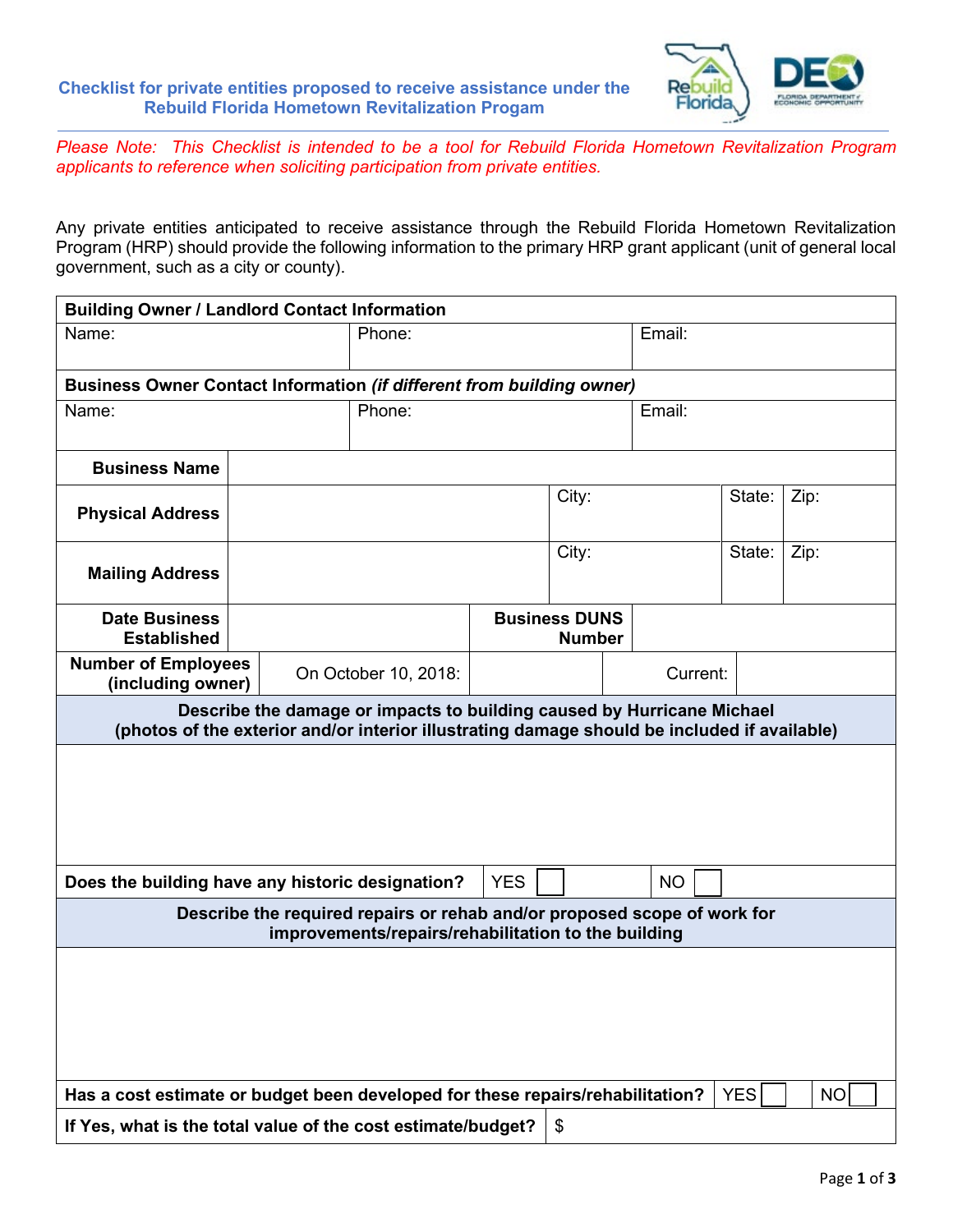

*Please Note: This Checklist is intended to be a tool for Rebuild Florida Hometown Revitalization Program applicants to reference when soliciting participation from private entities.*

| Please describe the customer base served by the business                                                                                                                                         |            |                                                                                                                   |                                               |                                                            |  |  |  |  |
|--------------------------------------------------------------------------------------------------------------------------------------------------------------------------------------------------|------------|-------------------------------------------------------------------------------------------------------------------|-----------------------------------------------|------------------------------------------------------------|--|--|--|--|
|                                                                                                                                                                                                  |            |                                                                                                                   |                                               |                                                            |  |  |  |  |
|                                                                                                                                                                                                  |            |                                                                                                                   |                                               |                                                            |  |  |  |  |
|                                                                                                                                                                                                  |            |                                                                                                                   |                                               |                                                            |  |  |  |  |
|                                                                                                                                                                                                  |            |                                                                                                                   | In the neighborhood                           |                                                            |  |  |  |  |
| Please select the option that<br>describes where most of the<br>business' clients/customers live:                                                                                                |            |                                                                                                                   | Elsewhere in the county, or neighboring areas |                                                            |  |  |  |  |
|                                                                                                                                                                                                  |            |                                                                                                                   | (including out of state/tourists)             | Outside of the immediate neighborhood or neighboring areas |  |  |  |  |
| Does the business have a flood insurance policy?<br>(if not, business should be aware that all recipients of CDBG-DR funds<br>are required to obtain and maintain flood insurance in perpetuity) | <b>YES</b> | <b>NO</b>                                                                                                         |                                               |                                                            |  |  |  |  |
| Is the business current on all required taxes (property, sales,                                                                                                                                  | <b>YES</b> | <b>NO</b>                                                                                                         |                                               |                                                            |  |  |  |  |
| Has the business filed for bankruptcy in the last five (5) years?                                                                                                                                | <b>YES</b> | <b>NO</b>                                                                                                         |                                               |                                                            |  |  |  |  |
|                                                                                                                                                                                                  | <b>YES</b> | <b>NO</b>                                                                                                         |                                               |                                                            |  |  |  |  |
|                                                                                                                                                                                                  |            | <b>State Certificate of Status</b>                                                                                |                                               |                                                            |  |  |  |  |
| <b>Required Attachments</b>                                                                                                                                                                      |            | State/Local Tax Registration or Certificate of Exemption                                                          |                                               |                                                            |  |  |  |  |
|                                                                                                                                                                                                  |            | State business or professional license                                                                            |                                               |                                                            |  |  |  |  |
|                                                                                                                                                                                                  |            | Proof of ownership for the building (or if business owner does not own the<br>building, a signed lease agreement) |                                               |                                                            |  |  |  |  |
| <b>Optional Attachments</b>                                                                                                                                                                      |            | Engineering or cost estimates developed for the proposed scope of work                                            |                                               |                                                            |  |  |  |  |
|                                                                                                                                                                                                  |            | Proof of flood insurance                                                                                          |                                               |                                                            |  |  |  |  |
|                                                                                                                                                                                                  |            | Photo evidence of damage caused by Hurricane Michael                                                              |                                               |                                                            |  |  |  |  |
| 49 <b>6</b> 9 a a' 40 an 40.                                                                                                                                                                     |            |                                                                                                                   |                                               |                                                            |  |  |  |  |

## **Business certifies that it is not:**

- A business deriving more than one-third of gross annual revenue from legal gambling activities.
- A business engaged in any illegal activity.
- A business that presents live performances of an indecent sexual nature or derive directly or indirectly more than 2.5 percent of gross revenues through the sales of products and services, or the presentation of an depictions or displays, of an indecent sexual nature.
- A business that has a primary purpose of facilitating polyamorous relationships.
- Massage parlors.
- Hot tub facilities.
- Escort services.